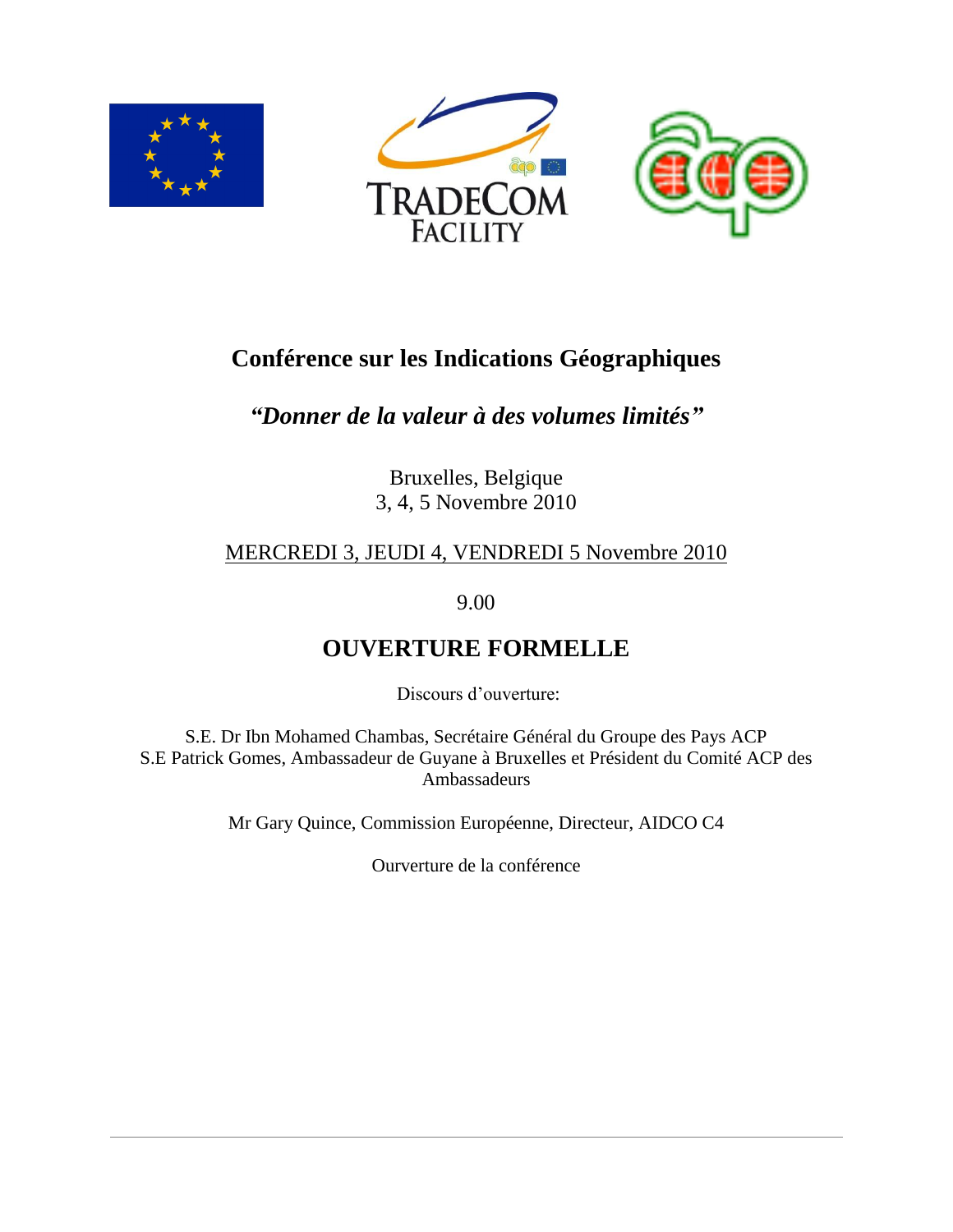#### **The Protection and Administration of Geographical Indications: Creating Wealth and Improving Trade Opportunities for ACP Countries**

#### **INTRODUCTION**

The trade liberalisation process taking place at the international level since the establishment of the World Trade Organization (WTO) in 1994 has significantly increased the level of global competition, with some coutries losing market shares at the expense of others. ACP firms, in particular, have recently faced a gradual erosion of their tariff preferences etmarket shares in traditional EU markets at the expense of other, more competitive developing country (DC) producers. One available mechanism to reverse this negative trend is for ACP firms to have recourse to product differentiation in terms of characteristics etreputation enabling the development of niche markets for ACP products.

Geographical indications (GIs), which allow producers to establish a link between the characteristics, quality etreputation of a product eta given place/territory, offer a possible differentiation solution for ACP firms. In addition to their product-marketing etvalueenhancement benefits, however, GIs also make it possible to trigger a dynamic of local development based on a local-product approach. The protection of GIs thus constitutes an important tool that may be used by policymakers to stimulate socioeconomic development of ACP countries etregions Linked to the complex question of intellectual property rights (IPRs) protection, many ACP countries are also confronted with the need to enact necessary GIs protection legislation in order to satisfy the obligations arising form the WTO Agreement on Trade-Related Aspects of Intellectual Property Rights (TRIPS Agreement).

There is presently the potential for a number of ACP products to benefit from GIs certification – Madagascan vanilla; Jamaican blue mountain coffee; Ugandan bark cloth etSouth African rooibos tea being cases in point. Accordingly, many international etregional organisations have recently worked on the issue of GIs in ACP countries etregions, with examples including WIPO, OAPI, ARIPO, AFD etothers. Notably, in the ACP Ministerial Declaration set forth during the Seventh Session of the WTO Ministerial Conference, the ACP Group recognised that "GIs have both offensive (products that we can protect in external markets) etdefensive (foreign products that we will need to protect in our own markets) interests for ACP States." The ACP Group thus called for a "deeper analysis of potential GIs in ACP States without prejudice to the ACP position on the matter."

The ACP-EU experts meeting on GIs held in Montpellier, France in March 2009, as well as the ACP Secretariat/CTA Seminar on GIs organized in Brussels in September 2009, underscored the importance of continued dialogue etexperience-sharing on the issue of GIs. They also highlighted that ACP countries etregions are in clear need for additional technical support to carry out neccessary policy, legislative etinstitutional reforms enabling ACP producers to take advantage of GIs. It is expected that the organization of an all-ACP Conference, the details etpreliminary agenda of which are outlined in this document, will contribute to further information-sharing etthe development of expertise that will enhance the capacity of ACP countries etregions to utilize GIs to stimulate economic development of the ACP Group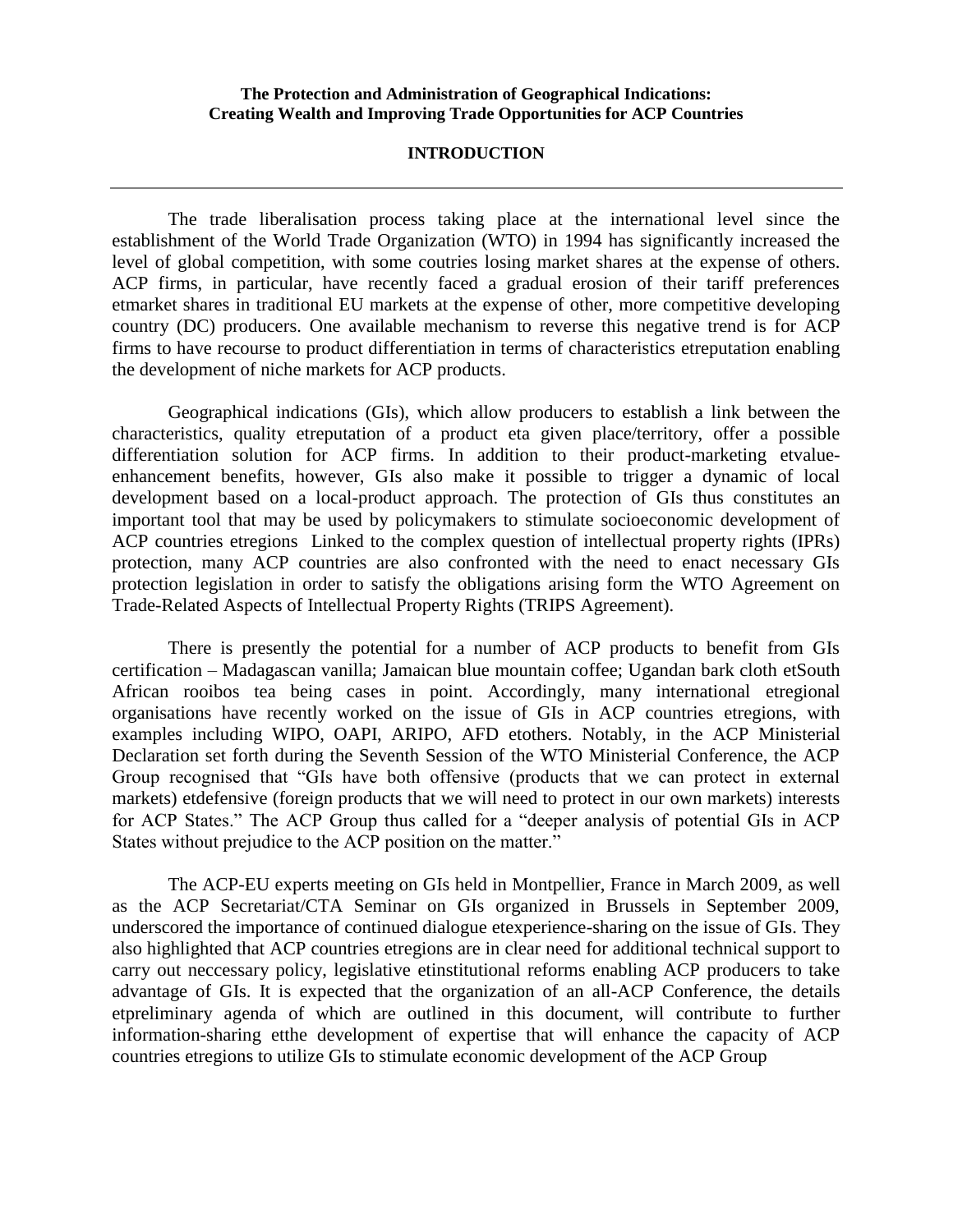## **AGENDA**

## **3 NOVEMBRE 2010**

| <b>Heure</b>    | Activité/Sujet                                                                                                                                                                                                                                                        |                                  | Intervenant(e)<br>Principal(e) | <b>Modérateurs</b>                 |
|-----------------|-----------------------------------------------------------------------------------------------------------------------------------------------------------------------------------------------------------------------------------------------------------------------|----------------------------------|--------------------------------|------------------------------------|
| $8:30 - 9:00$   | Enregistrement                                                                                                                                                                                                                                                        |                                  |                                |                                    |
| $9:00 - 9:15$   | Accueil et Discours d'ouverture                                                                                                                                                                                                                                       |                                  |                                |                                    |
| $9:15 - 9:30$   | Introduction au concept d'indications géographiques pour<br>les produits d'origine; Les différentes options légales de<br>protection (droit des marques, systèmes <i>sui</i> generis) et<br>pertinence des IG dans le contexte des pays ACP                           |                                  | Professor Ruth Okediji         |                                    |
|                 | <b>SESSION 1: PROTEGER LES PRODUITS D'ORIGINE - EXIGENCES PRELIMINAIRES</b>                                                                                                                                                                                           |                                  |                                |                                    |
| $9:30 - 9:50$   | Les aspects opérationnels de la mise en place d'une IG:<br>choisir le nom, définir le produit, déterminer les règles de<br>production, délimiter la zone géographique, créer des<br>groupements, assurer les contrôles du produit, rôle des<br>institutions publiques |                                  | <b>Bernard O'Connor</b>        | <b>Massimo Vittori</b>             |
| $9:50 - 10:10$  | Les coûts associés aux IG: cahier des charges,<br>enregistrement, organisation collective et autres centres<br>de coûts                                                                                                                                               |                                  | <b>Jean-Claude Pons</b>        | <b>Jean-Jacques</b><br><b>Bret</b> |
| $10:10 - 10:40$ | <b>Questions et Discussion</b>                                                                                                                                                                                                                                        |                                  |                                |                                    |
| $10:40 - 11:10$ | Pause Café                                                                                                                                                                                                                                                            |                                  |                                |                                    |
| $11:10 - 11:30$ | Le processus de qualification du<br>produit IG                                                                                                                                                                                                                        | <b>Bark cloth from</b><br>Uganda | <b>Mrs Katalibe</b>            |                                    |
|                 |                                                                                                                                                                                                                                                                       | Poivre Blanc<br>de<br>Penja      | <b>Mr Metomo Claude</b>        |                                    |
|                 |                                                                                                                                                                                                                                                                       | Sel de Guérande                  | <b>Charles Perraud</b>         |                                    |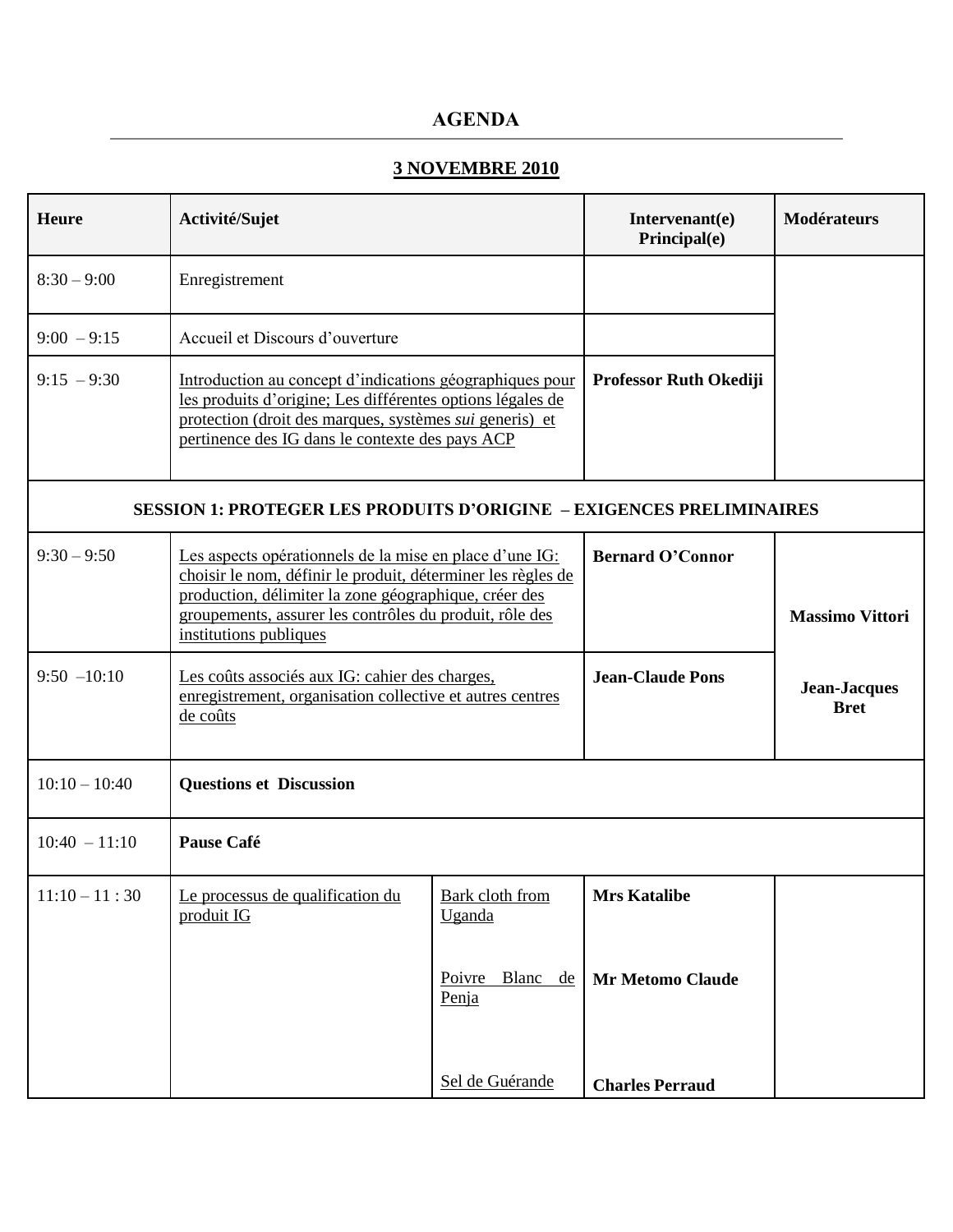| Heure           | Activité/Sujet                                                                                    |                                  | Intervenant(e)<br>Principal(e) | <b>Modérateurs</b>   |
|-----------------|---------------------------------------------------------------------------------------------------|----------------------------------|--------------------------------|----------------------|
| $11:30 - 11:50$ | Construire une approche collective<br>autour du processus de<br>qualification IG: enjeux et défis | Parmegiano<br>Reggiano           | <b>Pier Maria Saccani</b>      |                      |
|                 |                                                                                                   | Coffee from Kenya                | <b>George Odhiambo</b>         | <b>Malcom Spence</b> |
| $11:50 - 12:10$ | Enregistrement national et système<br>de contrôle la disposition du<br>produit IG                 | Huile de Nyons                   | <b>Serge Roux</b>              |                      |
|                 |                                                                                                   | Oignon du Pays du<br>Dogon       | <b>Mr Ambacane</b>             |                      |
| $12:10 - 12:30$ | Le support des autorités nationales                                                               | Coffee et Cocoa<br>from Cameroon | <b>Pierre Etoa Abena</b>       |                      |
|                 |                                                                                                   | Argane                           | <b>Audrey Aubard</b>           |                      |
| $12:30 - 13:00$ | <b>Questions et Discussion</b>                                                                    |                                  |                                |                      |

| $13:00 - 2:30$                                                                                                                          | <b>DEJEUNER</b>                                             |                                                      |                                                |                                  |
|-----------------------------------------------------------------------------------------------------------------------------------------|-------------------------------------------------------------|------------------------------------------------------|------------------------------------------------|----------------------------------|
| <b>SESSION 2</b><br><b>OPPORTUNITES ET DEFIS POUR LES INDICATIONS GEOGRAPHIQUES SUR LE MARCHE</b><br><b>INTERNATIONAL, ETUDE DE CAS</b> |                                                             |                                                      |                                                |                                  |
| $2:30 -$<br>3:00                                                                                                                        | Réputation et positionnement<br>sur le marché international | Marie Sharp's<br>Habanero Pepper<br><b>Sauces</b>    | <b>Marie Sharp</b>                             | <b>Professor Ruth</b><br>Okediji |
| $3:00 - 3:30$                                                                                                                           | Stratégie de marketing pro-<br>active                       | Tequila<br><b>Arrow root Industry</b><br>Association | <b>Fernando Cano</b><br><b>Cauldric Browne</b> |                                  |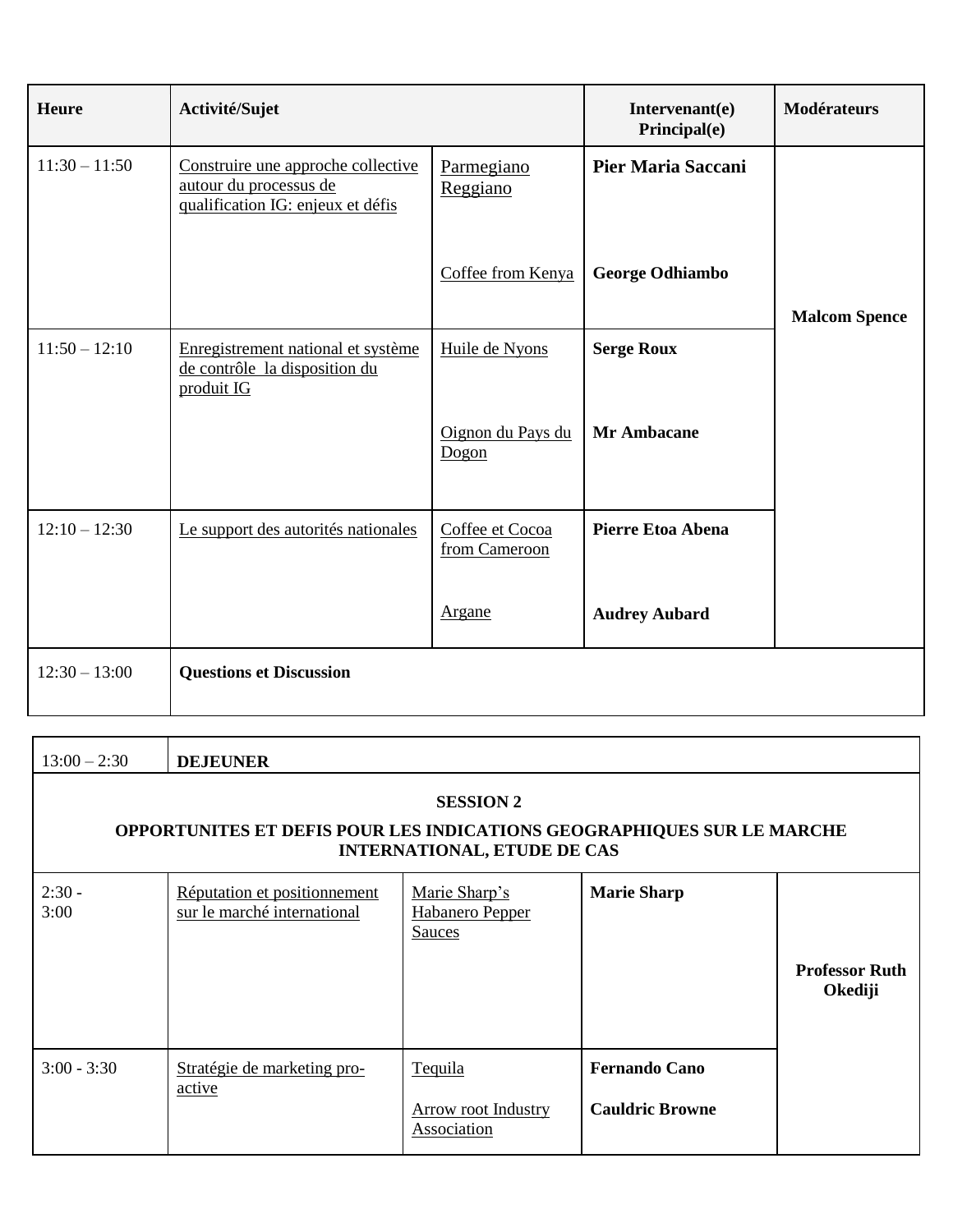| $3:30 - 4:00$ | Les retombées économiques de<br>la valorisation par une IG                                                                                          | Comté<br>Riz de Carmague                               | Jean-jacques Bret<br><b>Benjamine Van de Putt</b> |  |
|---------------|-----------------------------------------------------------------------------------------------------------------------------------------------------|--------------------------------------------------------|---------------------------------------------------|--|
| $4:00 - 4:30$ | Pause Café                                                                                                                                          |                                                        |                                                   |  |
| $4:30 - 4:50$ | Mise en œuvre de la protection<br>IG sur les marchés étrangers                                                                                      | Coffee from Jamaica<br>Bavarian brewers<br>association | <b>Loreen Walker</b><br><b>Robert Scholz</b>      |  |
| $4:50 - 5:10$ | Initiatives globales dans le domaine des Indications<br>Géographiques: promouvoir et protéger le concept `par<br>la société civile: le cas d'oriGIn |                                                        | <b>Massimo Vittori</b>                            |  |
| $5:10 - 5:30$ | <b>Questions et Discussion</b>                                                                                                                      |                                                        |                                                   |  |

## **4 NOVEMBRE 2010**

| <b>Heure</b>                                                                                                                                               | <b>Activité/Sujet</b>                                                                                                                                      | Intervenant(e) Principal(e)        |                         |
|------------------------------------------------------------------------------------------------------------------------------------------------------------|------------------------------------------------------------------------------------------------------------------------------------------------------------|------------------------------------|-------------------------|
| <b>SESSION 3</b><br>LES INDICATIONS GEOGRAPHIQUES DANS LE CONTEXTE DE LA COOPERATION INTERNARTIONALE:<br>INTEGRER LE LOCAL, LE NATIONAL ET L'INTERNATIONAL |                                                                                                                                                            |                                    |                         |
| $9:00 - 9:20$                                                                                                                                              | Politique de coopération ACP-UE dans le<br>domaine des IG; systeme de protection pour<br>les produits extérieurs a l'UE et<br>problématiques liées aux EPA | <b>Nikiforos</b><br><b>SIVENAS</b> | <b>Bernard O'connor</b> |
| $9:20 - 9:40$                                                                                                                                              | Quel futur pour la protection des<br>Appellations d'origine au sein de l'OMPI?<br>Le Groupe de Travail sur le Développement<br>du Systeme de Lisbonne      | <b>Matthijs</b><br>Geuze           |                         |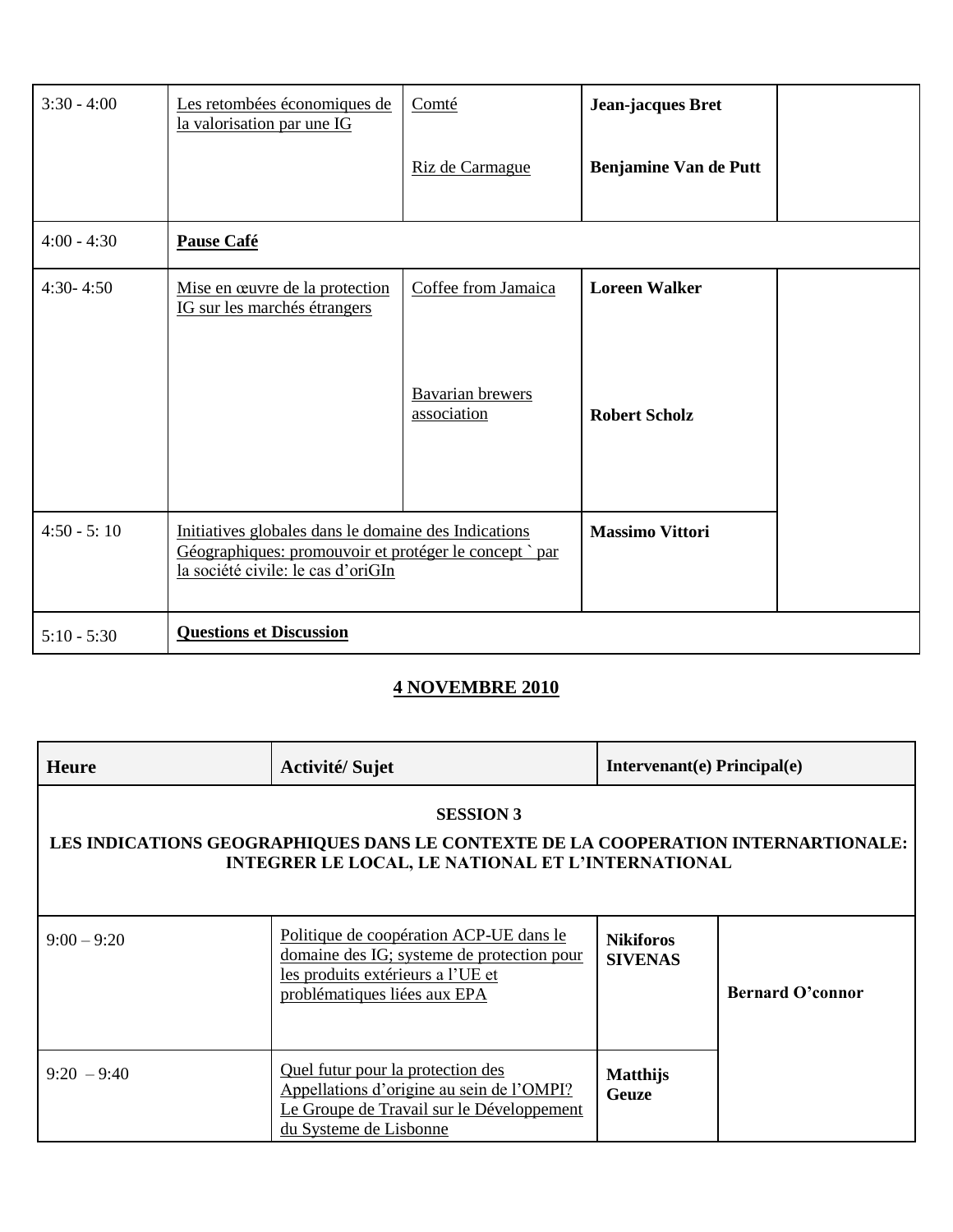| <b>Heure</b>                                                                                            | Activité/Sujet                                                                                                                                                                   | Intervenant(e) Principal(e)                                       |                                                    |  |
|---------------------------------------------------------------------------------------------------------|----------------------------------------------------------------------------------------------------------------------------------------------------------------------------------|-------------------------------------------------------------------|----------------------------------------------------|--|
| $9:40 - 10:20$                                                                                          | <b>Questions et Discussion</b>                                                                                                                                                   |                                                                   |                                                    |  |
| $10:20 - 10:50$                                                                                         | <b>Coffee et Tea Break</b>                                                                                                                                                       |                                                                   |                                                    |  |
| $10:50 - 11:10$                                                                                         | L'intérêt de la coopération<br>internationaledans le domaine des IG et les<br>problématiques liées aux IG découlant de la<br>protection international des IG au sein de<br>l'OMC | <b>Thu-Lang</b><br><b>WASECHA</b>                                 |                                                    |  |
| $11:10 - 12:45$                                                                                         | <b>Questions et Discussion</b>                                                                                                                                                   |                                                                   |                                                    |  |
| $12:15 - 1:45$                                                                                          | <b>DEJEUNER</b>                                                                                                                                                                  |                                                                   |                                                    |  |
| <b>SESSION 4</b><br><b>MOBILISER INSTITUTIONS ET FONDS POUR LA MISE EN OEUVRE DES IG</b>                |                                                                                                                                                                                  |                                                                   |                                                    |  |
| 1: 45a.m. -2:00p.m.                                                                                     | Remarques introductives sur les rencontres<br>organisées entre les producteurs                                                                                                   |                                                                   |                                                    |  |
| $2:00p.m. -3:30 p.m.$                                                                                   | Rencontres entre les producteurs de l'UE et<br>des pays ACP et échange de meilleures<br>pratiques                                                                                | <b>David Thual</b>                                                |                                                    |  |
| 3: 30a.m. -3:45 p.m.                                                                                    | Pause Café                                                                                                                                                                       |                                                                   |                                                    |  |
| <b>SESSION 4 (BIS)</b><br>TABLE RONDE – EVALUATION DES BESOINS DE COOPERATION ET D'ASSISTANCE TECHNIQUE |                                                                                                                                                                                  |                                                                   |                                                    |  |
| $3:45 - 4:45$                                                                                           | EU-ACP Cooperation policy in the field of<br>geographical indications; EPA-related issues                                                                                        |                                                                   | Preside par ARIPO/<br><b>OAPI/</b><br>PIFS/CARICOM |  |
| $4:45 - 5:30$                                                                                           | Les besoins en assistance technique: les<br>financements futurs des projets IG dans les<br>pays ACP                                                                              | <b>Paulin Edou</b><br>Edou<br><b>Achille</b><br><b>Bassilekin</b> | Preside par ARIPO/<br>OAPI/<br>PIFS/CARICOM        |  |